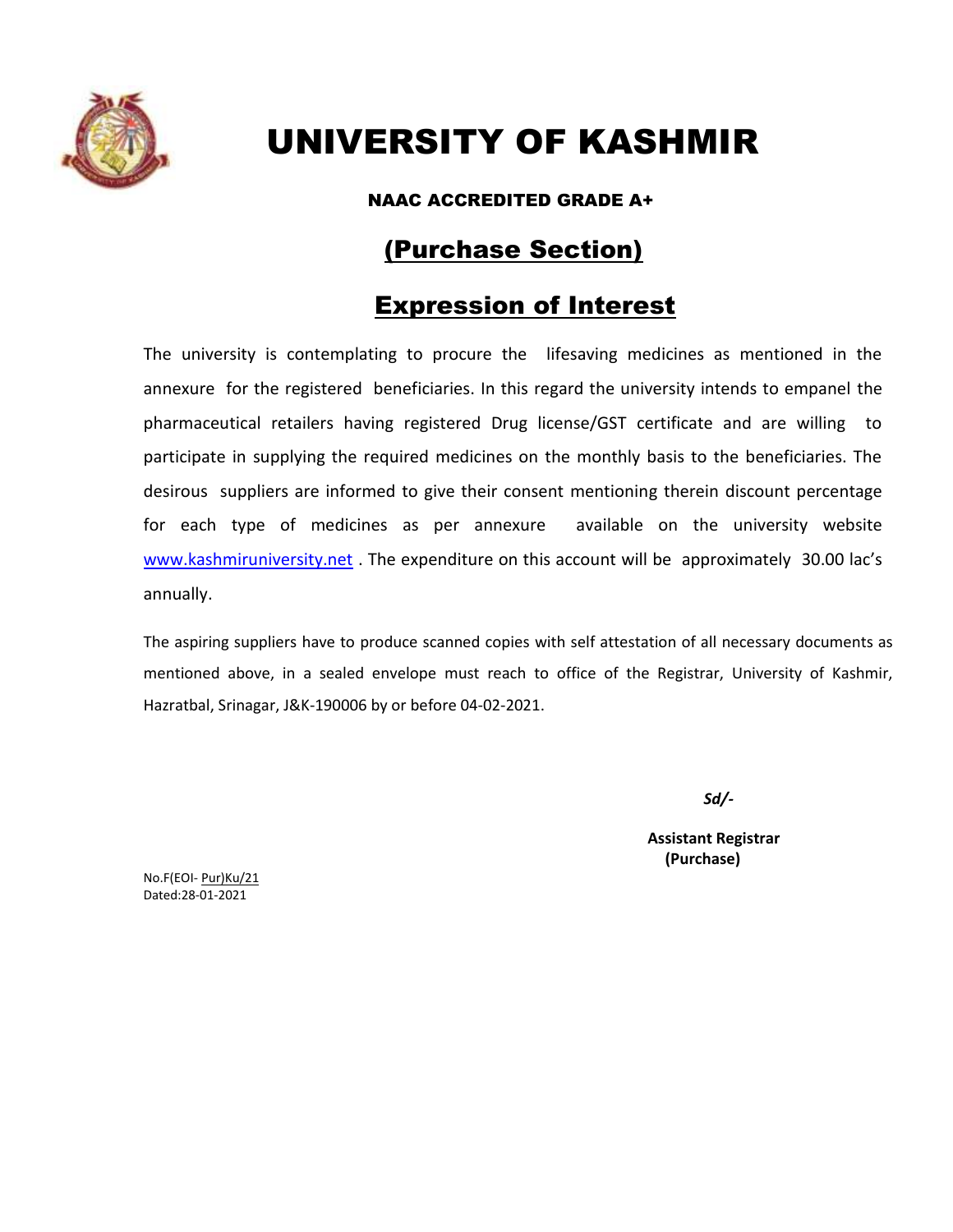| S.NO: | <b>NAME OF THE MEDICINE</b>                          | Discount Percentage |
|-------|------------------------------------------------------|---------------------|
|       |                                                      | offered on MRP:-    |
|       | A                                                    |                     |
| 01.   | Tab. Amiodar 100                                     |                     |
| 02.   | Tab. Aryomet G2 Forte (Asymet G2 Forte)/Gluconorm-G2 |                     |
|       | Forte                                                |                     |
| 03.   | Tab. Amlokind- AT                                    |                     |
| 04.   | Tab. Acitrom 3                                       |                     |
| 05.   | Tab. Atchol 10 mg                                    |                     |
| 06.   | Cap.Aspisol-AV-75mg                                  |                     |
| 07.   | Tab.Aml                                              |                     |
|       | odac-10mg                                            |                     |
| 08.   | Tab.Acitrom-4                                        |                     |
| 09.   | Tab.Amlong-10                                        |                     |
| 10.   | Cap.Acera-20                                         |                     |
| 11.   | Tab. Axcer-90 mg-(1x14)                              |                     |
| 12.   | Tab.Atorica-F-10                                     |                     |
|       | В                                                    |                     |
| 13.   | Inj.Baselog 100U/ML-(5ML-Vial)                       |                     |
| 14.   | Inj.Baselog-100U/ML-(3ML-Vial)                       |                     |
| 15.   | <b>B D Ultra-Fine Pen Needle</b>                     |                     |
| 16.   | Inj.Baselog Catriage/Refill                          |                     |
| 17.   | Budamate-200 - Transcap                              |                     |
| 18.   | Tab.Betacard-AM                                      |                     |
| 19.   | Tab.Betavert-OD-24                                   |                     |
|       | $\mathcal{C}$                                        |                     |
| 20.   | Tab. Clozam 10mg                                     |                     |
| 21.   | Tab. Concor 5mg                                      |                     |
| 22.   | Tab. Crestor 10 mg                                   |                     |
| 23.   | Tab.CTD-12.5mg                                       |                     |
| 24.   | Tab. Cetapin - XR 1gm                                |                     |
| 25.   | Tab. Cilnikem 20mg                                   |                     |
| 26.   | Tab.Cipralex-10 mg                                   |                     |
| 27.   | Tab.Clopitab-75                                      |                     |
| 28.   | Cap.Clopitab-A 75                                    |                     |
| 29.   | Tab.Cidmus-100mg                                     |                     |
| 30.   | Tab.Carca-CR-10mg                                    |                     |
| 31.   | Tab.Covance-50                                       |                     |
| 32.   | Tab.Concor-2.5mg/Corbis-2.5                          |                     |
| 33.   | Tab.Consivas-10                                      |                     |
| 34.   | Tab.Calmax-CTR                                       |                     |
|       | D                                                    |                     |
| 35.   | Tab. Dasatinib 50mg (Dasanat-50)-(60x01x01)          |                     |
| 36.   | Tab.Dyloop-10                                        |                     |
| 37.   | Tab.Duopil-1/500                                     |                     |
| 38.   | Tab.Dabistar-110                                     |                     |
| 39.   | Tab.Dianorm Total 60 mg                              |                     |
|       | E                                                    |                     |
| 40.   | Tab. Eritel - LN-40                                  |                     |
| 41.   | Tab. Ecosprin - AV 75/10                             |                     |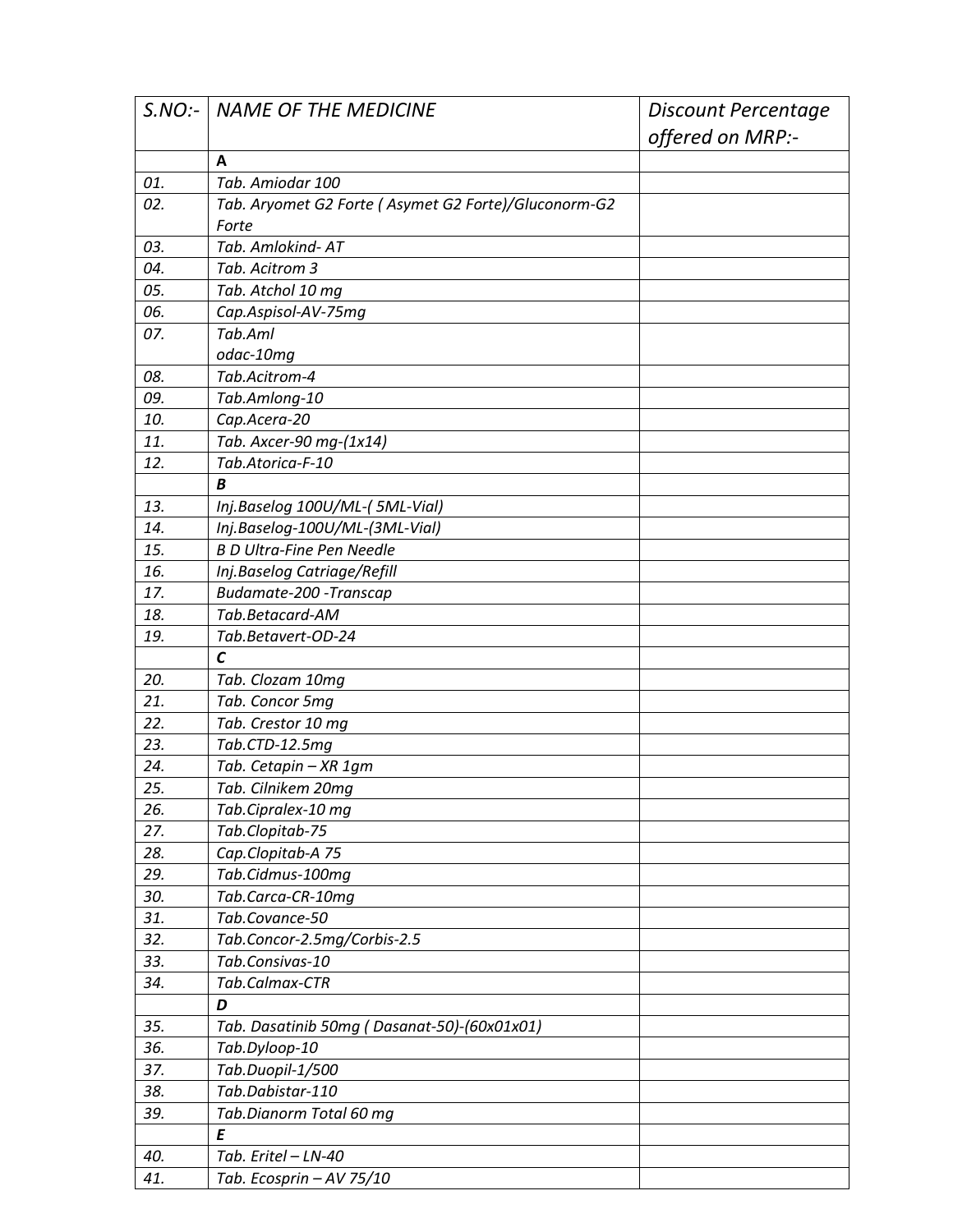| 42. | Tab. Ecospyrin 150 mg                 |  |
|-----|---------------------------------------|--|
| 43. | Tab. Embeta - XR-50                   |  |
| 44. | Tab. Ecospyrin - AV 75/20             |  |
| 45. | Tab. Etizola Beta 0.5                 |  |
| 46. | Ensure Diabetes Care -200gm           |  |
| 47. | Tab.Esyza-Plus-0.5mg/5mg              |  |
| 48. | Ezicas-F (N/Spray)                    |  |
| 49. | Tab.Epilex-CR-500                     |  |
| 50. | Tab.Eritel-AM-80                      |  |
| 51. | Tab.Epiliv-500                        |  |
| 52. | Tab.Everolimus (Evermil-10)-Everbless |  |
| 53. | Tab.Embeta-XR-25                      |  |
| 54. | Tab.Estop-LS                          |  |
| 55. | Tab.Ecosprin-75-(1x14)                |  |
| 56. | Tab.Exena-25                          |  |
| 57. | Tab.Estop-Plus                        |  |
| 58. | Tab.Envas-H-5                         |  |
| 59. | Inj.EPO-10K                           |  |
| 60. | Tab.Embeta-AM-50                      |  |
| 61. | Tab.Eltroxin-100mcg-(100x01)          |  |
|     | F                                     |  |
| 62. | Tab.Flovoxin-100                      |  |
| 63. | Cap.Formonide Forte Respicap-30's     |  |
|     | G                                     |  |
| 64. | Tab. Gibtulio - Met- 12.5/1000mg      |  |
| 65. | Tab. Genxvast-10mg                    |  |
| 66. | Tab. Glimsave 1mg                     |  |
| 67. | Tab. Gabator-NT                       |  |
| 68. | Tab. Glimprex Forte 2-MF              |  |
| 69. | Tab. Gabapin-ME                       |  |
| 70. | Tab. Glipon - MF 20/1000              |  |
| 71. | <b>Genteal Gel</b>                    |  |
| 72. | Tab. Gibtulio 25mg                    |  |
| 73. | Tab.Galvasmet-(50+500mq)              |  |
| 74. | Tab.Gluconorm-SR-1g                   |  |
| 75. | Tab.GB-M-100                          |  |
| 76. | Tab.Glypten-M-Forte (1000/20)         |  |
| 77. | Tab.glynase-MF-(5/500)                |  |
| 78. | Tab.Genexvast-20                      |  |
| 79. | Tab.Gluconorm-G2 Forte                |  |
| 80. | Tab.Gluconorm-G1 Forte                |  |
| 81. | Tab.Geriflo-D                         |  |
| 82. | Tab.Geminor-M2                        |  |
| 83. | Tab.Gemer-2                           |  |
| 84. | Tab.Glimy-M2                          |  |
| 85. | Tab.Glim-First-M2 Forte               |  |
| 86. | Tab.Glycomet-SR-1gm                   |  |
| 87. | Tab.Gluconorm-VG2                     |  |
| 88. | Tab.Gabawin-50mg                      |  |
| 89. | Tab.Glimisave M3 Forte                |  |
| 90. | Tab.Gabaneuron-NT-100                 |  |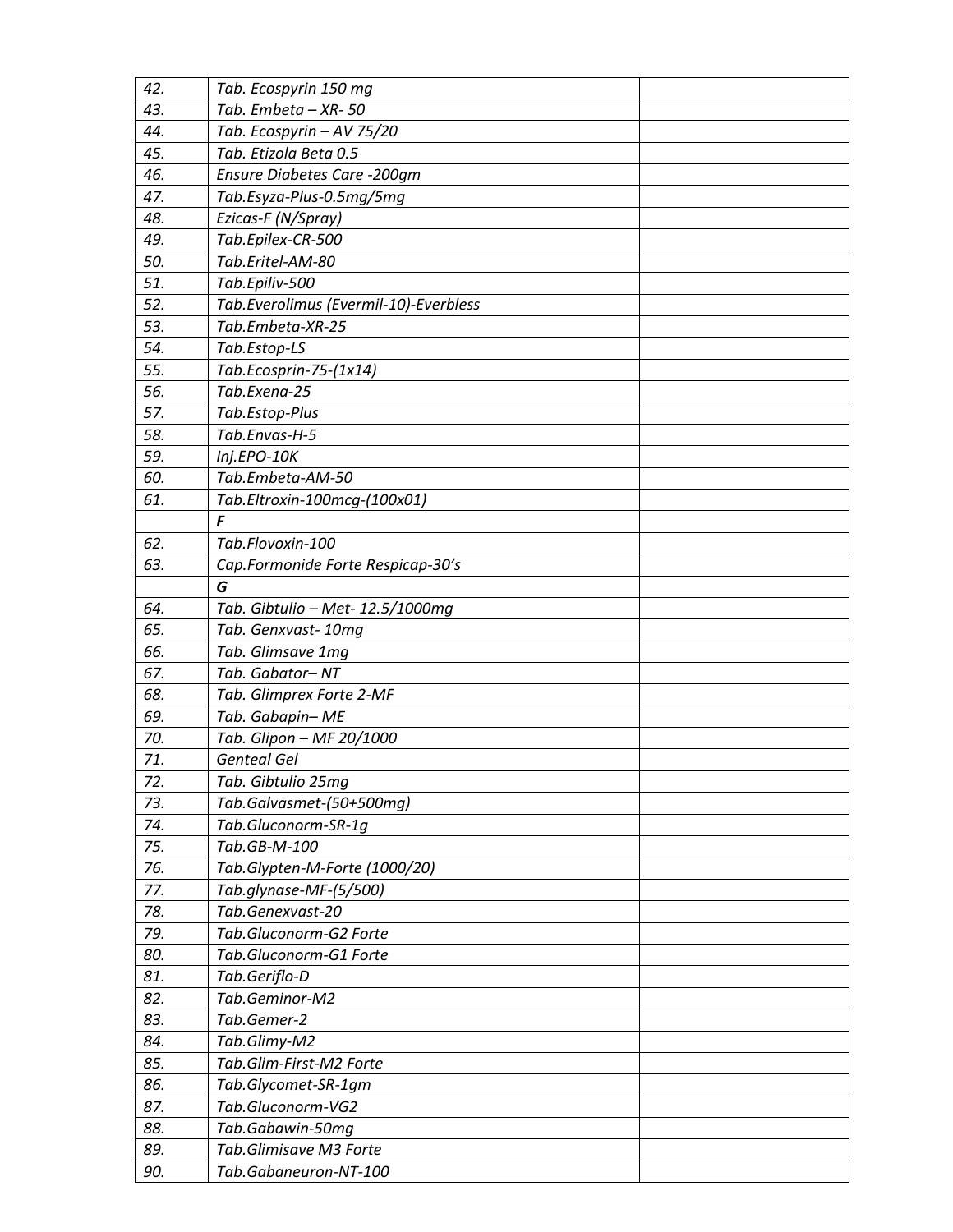| 91.  | Tab.Glimy-M1 Forte                           |  |
|------|----------------------------------------------|--|
|      | Н                                            |  |
| 92.  | Tab. Hopace 5mg                              |  |
| 93.  | HumInsuline -R- Vial                         |  |
| 94.  | HumInsulin-N                                 |  |
| 95.  | HumInsulin-30/70 -10IU/ML(Cartridge)         |  |
| 96.  | HumInsulin-30/70- Vial                       |  |
| 97.  | Inj.Humalog-Mix-25mg Cartridge-3ML(100IU/ML) |  |
|      |                                              |  |
| 98.  | Insuline Syringe                             |  |
| 99.  | Tab. Imdur 30                                |  |
| 100. | Tab. Invokana 100                            |  |
| 101. | Insugen 30/70-Vial                           |  |
| 102. | Insugen-R-Vial                               |  |
| 103. | Tab. Ingola -M 500-(20/500)                  |  |
| 104. | Tab. Ingola - M 1000                         |  |
| 105. | Tab.Isolazine-20                             |  |
| 106. | Tab.Istamet-XR-CP                            |  |
| 107. | Tab.Isryl-M2 Forte                           |  |
| 108. | Tab.Isryl-M2                                 |  |
| 109. | Tab.Immunit-10mq                             |  |
| 110. | Inj.Iron-100mg                               |  |
|      | J                                            |  |
| 111. | Tab. Jalra - M- 500/50                       |  |
| 112. | Tab.Jupiros-A                                |  |
| 113. | Tab.Jupiros-10                               |  |
| 114. | Tab.Janumet-(100/1000)-XR-CP-(4x7)           |  |
| 115. | Tab.Janumet-50/500                           |  |
|      | L                                            |  |
| 116. | Tab. Lyrica 75                               |  |
| 117. | Tab. Lupidip 5                               |  |
| 118. | Tab. Lipicure 40mg                           |  |
| 119. | Tab. Lanoxin 0.25/Digoxin                    |  |
| 120. | Tab.Losartan(Losartas)-50 mg                 |  |
| 121. | Tab.Lenome-05-(Lenalidomide)                 |  |
| 122. | Tab.Lonazep-1mg                              |  |
| 123. | Tab.Lobazam-10                               |  |
| 124. | Tab.Lamitor-DT-100                           |  |
| 125. | Tab.Lipicure-10                              |  |
| 126. | Tab.Levepil-750                              |  |
| 127. | Tab.Lasilactone-50mg                         |  |
| 128. | Tab.Losium-50                                |  |
| 129. | Tab.Lipaglyn-4mg                             |  |
| 130. | Tab.Lantus-100-(Cartridge)                   |  |
| 131. | Tab.Lamitor-OD-200mg                         |  |
|      | M                                            |  |
| 132. | Tab. Metaloc - XL 50 / Metapro - XL-50       |  |
| 133. | Tab. Melmet - SR 1gm                         |  |
| 134. | Tab. Metzok 50                               |  |
| 135. | MoisturexSyndel Bar Soap                     |  |
| 136. | Tab. Metadoze - IPR 500                      |  |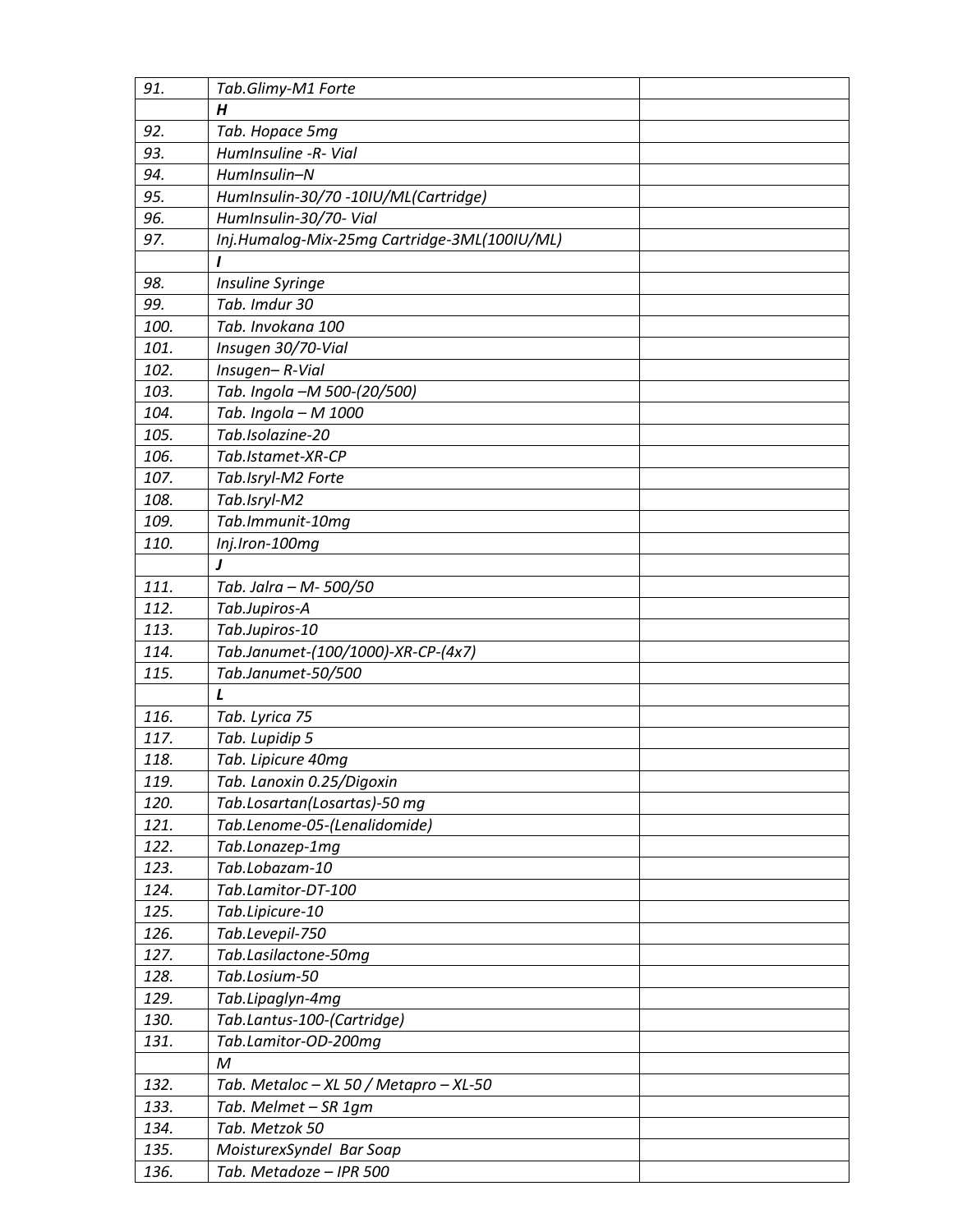| 137. | Tab. Metformin 1gm/Gluconorm-SR-1gm |
|------|-------------------------------------|
| 138. | Tab. Meganeuron-OD +                |
| 139. | Tab.Meganeuron-PG-75                |
| 140. | Tab.Met Long-DS                     |
| 141. | Tab.Moxacord-0.3                    |
| 142. | Tab.Metocard-XL-25                  |
| 143. | Tab.Metapro-XL-25                   |
| 144. | Tab.Metsmall-500                    |
| 145. | Tab.Met best-50mg                   |
|      | N                                   |
| 146. | Tab. Newtriclazone-80               |
| 147. | Tab. Newtel - AM 40                 |
| 148. | Tab.Nexovas-20                      |
| 149. | Tab.Neugaba-M-75                    |
| 150. | Tab.Nacyres-600mg                   |
|      | O                                   |
| 151. | Tab. Omniton 50                     |
| 152. | Tab. Olvantrio 40                   |
| 153. | Tab. Olmesar - CH 40                |
| 154. | Tab. Olmat 40                       |
| 155. | Tab. Olvantrio 20                   |
| 156. | Tab.Oxra-10                         |
| 157. | Tab.Olymprix-M-500                  |
| 158. | Tab.Olmesar-H 40                    |
| 159. | Tab.Olpres-AM-20/5                  |
| 160. | Tab.Olmesar-A                       |
| 161. | Tab.Olymprix-20                     |
| 162. | Tab.Olpress-40                      |
| 163. | Tab.Olmesar-CH-20                   |
| 164. | Tab.Oneglim-20                      |
|      | $\boldsymbol{P}$                    |
| 165. | Tab. Pregastar - M 75               |
| 166. | Tab.Phosphout-800mg                 |
| 167. | Tab.Prolomet-XL-25                  |
| 168. | Photostable Suns Cream Gel          |
| 169. | Cap.Pregalin-M-75                   |
|      | Q                                   |
| 170. | Tab. Qutapin - SR 200               |
| 171. | Tab.Quetiapine-25                   |
| 172. | Tab.Quetiapine-50                   |
|      | R                                   |
| 173. | Tab. Renosave                       |
| 174. | Tab. Rozucor Gold-20                |
| 175. | Tab. Rousvas - 20                   |
| 176. | Tab. Rosuvas-CV 10                  |
| 177. | Tab. Rosuvas 10                     |
| 178. | Tab.Rosuvas-40                      |
| 179. | Tab. Reclide-MR-60mg                |
| 180. | Tab. Rozustat Gold 20               |
| 181. | Tab.Rosuvas-5                       |
| 182. | Tab.Rosuvas-F-5                     |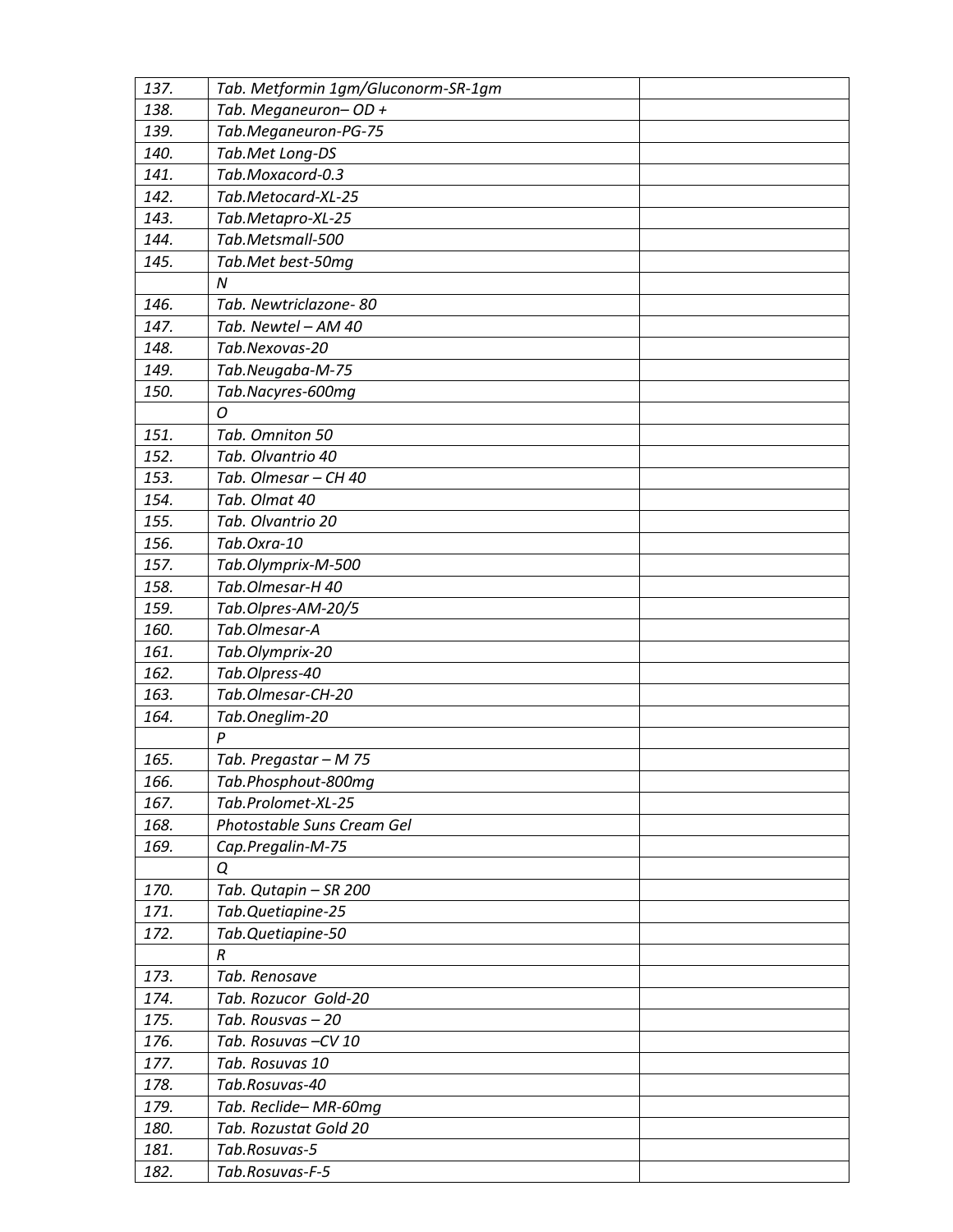| 183.         | Tab.Rozucor-ASP-20/75                           |
|--------------|-------------------------------------------------|
| 184.         | Tab.Ranolaz-OD-1gm                              |
| 185.         | Tab.Rosmi-10                                    |
| 186.         | Tab.Rosuvas-F-20                                |
| 187.         | Tab.Roseday-10                                  |
|              | S                                               |
| 188.         | Tab. Seloken - XL 50                            |
| 189.         | Tab. Storvas 40                                 |
| 190.         | Tab. Supermet - XL 50                           |
| 191.         | Cap. Silotime- 8                                |
| 192.         | Tab. Stablon-12.5                               |
| 193.         | Tab. Sustameto - SR 50                          |
| 194.         | Tab. Storvas-5                                  |
| 195.         | Tab. Supraglip - M-500/20                       |
| 196.         | Tab.Storvas-20                                  |
| 197.         | Tab.Stugeron Plus                               |
| 198.         | Tab.Storvas-CV-10                               |
| 199.         | Tab.Stalopam-10                                 |
| 200.         | Inj.Sandostatin-LAR-30                          |
| 201.         | Tab.Storvas-10 mg                               |
| 202.         | Tab.Shelcal-CT                                  |
| 203.         | Tab.Silosart-8mg                                |
|              | $\tau$                                          |
| 204.         | Tab. Telma-CT-40                                |
| 205.         | Tab. Telpres-CT-80/12.5                         |
| 206.         | Tab. Tide Plus 10                               |
|              |                                                 |
|              |                                                 |
| 207.         | Cap.Turbovas - ASP 75<br>Tab. Torvate 500       |
| 208.<br>209. | Tab.Triolmesar-CH-40                            |
| 210.         |                                                 |
| 211.         | Tab.Tenepride-20<br>Tab.Tide-10                 |
| 212.         | Tab.Thamine-100                                 |
| 213.         |                                                 |
| 214.         | Tab.Tazloc-AM-40/5<br>Tab.Teny-20               |
| 215.         | Tab.Telmisat-H 80                               |
| 216.         |                                                 |
| 217.         | Tab.T-Glip-M-(1000/20)<br>Tab.Telact-CT-40/12.5 |
|              |                                                 |
| 218.<br>219. | Tab.Tenlimac-M-1000/20<br>Tab.Telsite-40        |
| 220.         | Tab.Tor-10                                      |
|              |                                                 |
| 221.         | Tab.Targit-AM-40/5                              |
| 222.         | Tab.Tenrite-M Forte-1gm                         |
| 223.         | Tab.Tenormin-100                                |
| 224.         | Tab.Tripin-om-40<br>Tab.Tor-20                  |
| 225.<br>226. | Tab.Telepress-CT-(40+12.5mg)                    |
| 227.         | Tab.Telsar-H(12.5/40mg)                         |
| 228.         | Tab.TGlip-M(20/500)                             |
| 229.         | Tab.Tazolac-20                                  |
| 230.         | Tab.Triolmezest-40-(12.5/5)                     |
| 231.         | Tab.Tonact-10                                   |